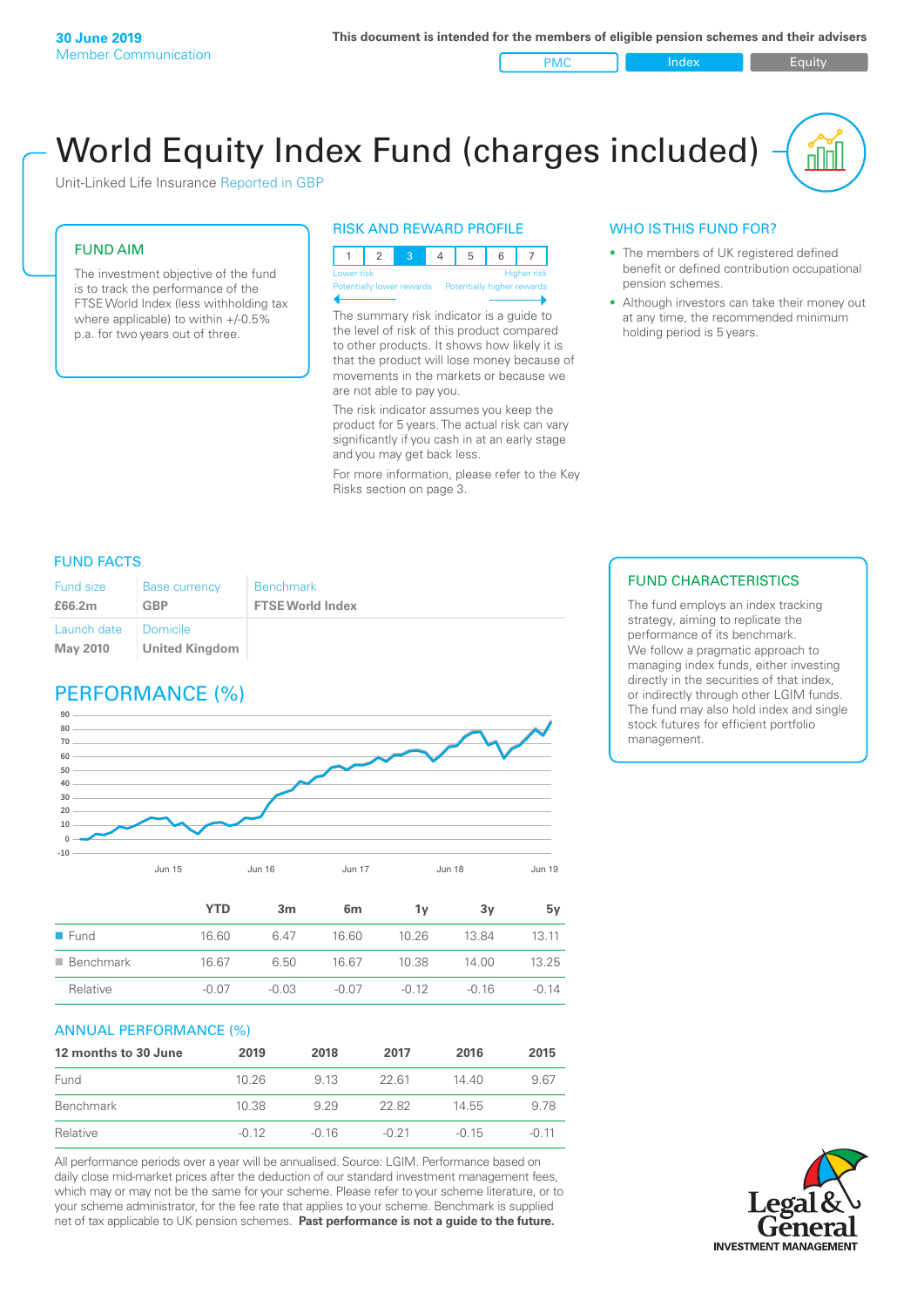# World Equity Index Fund (charges included)

Unit-Linked Life Insurance Reported in GBP

# PORTFOLIO BREAKDOWN

All data source LGIM unless otherwise stated. Totals may not sum due to rounding. In order to minimise transaction costs, the Fund will not always own all the assets that constitute the index and on occasion it will own assets that are not in the index.



#### SECTOR (%)

| $\blacksquare$ Financials  | 20.8 |
|----------------------------|------|
| ■ Technology               | 15.9 |
| $\blacksquare$ Industrials | 13.3 |
| ■ Consumer Services        | 11.4 |
| ■ Health Care              | 11.3 |
| Consumer Goods             | 11.3 |
| $\Box$ Oil & Gas           | 5.6  |
| ■ Basic Materials          | 4.3  |
| $\blacksquare$ Utilities   | 3.3  |
| $\Box$ Other               | 2.9  |
|                            |      |



| $\blacksquare$ Large   | 95.8 |
|------------------------|------|
| $\blacksquare$ Mid     | 3.7  |
| $\blacksquare$ Small   | 0.0  |
| $\blacksquare$ Micro   | 0.0  |
| ■ Cash and Equivalents | 0.5  |

■ Top 10 holdings 12.7% Rest of portfolio 87.3% No. of holdings in fund 2,631 No. of holdings in index 2,600

| Microsoft Corp          | 23             |
|-------------------------|----------------|
| Apple Inc               | 2.1            |
| Amazon.Com              | 18             |
| Alphabet                | 15             |
| Facebook                | 11             |
| Berkshire Hathaway      | 1 <sub>0</sub> |
| Johnson & Johnson       | 0 S            |
| JPMorgan Chase & Co     | 08             |
| Exxon Mobil Corporation | 0 7            |
| Nestle                  | ()             |
|                         |                |

### COUNTRY (%)

|   | <b>United States</b> | 58.0 |  |
|---|----------------------|------|--|
|   | Japan                | 8.1  |  |
| 4 | United Kingdom       | 5.6  |  |
|   | France               | 3.5  |  |
|   | Canada               | 3.0  |  |
| C | Switzerland          | 2.9  |  |
|   | Germany              | 2.8  |  |
|   | Australia            | 2.4  |  |
|   | Korea                | 1.5  |  |
|   | : Other              | 12.1 |  |
|   |                      |      |  |



The Index Fund Management team comprises 25 fund managers, supported by two analysts. Management oversight is provided by the Global Head of Index Funds. The team has average industry experience of 15 years, of which seven years has been at LGIM, and is focused on achieving the equally important objectives of close tracking and maximising returns.